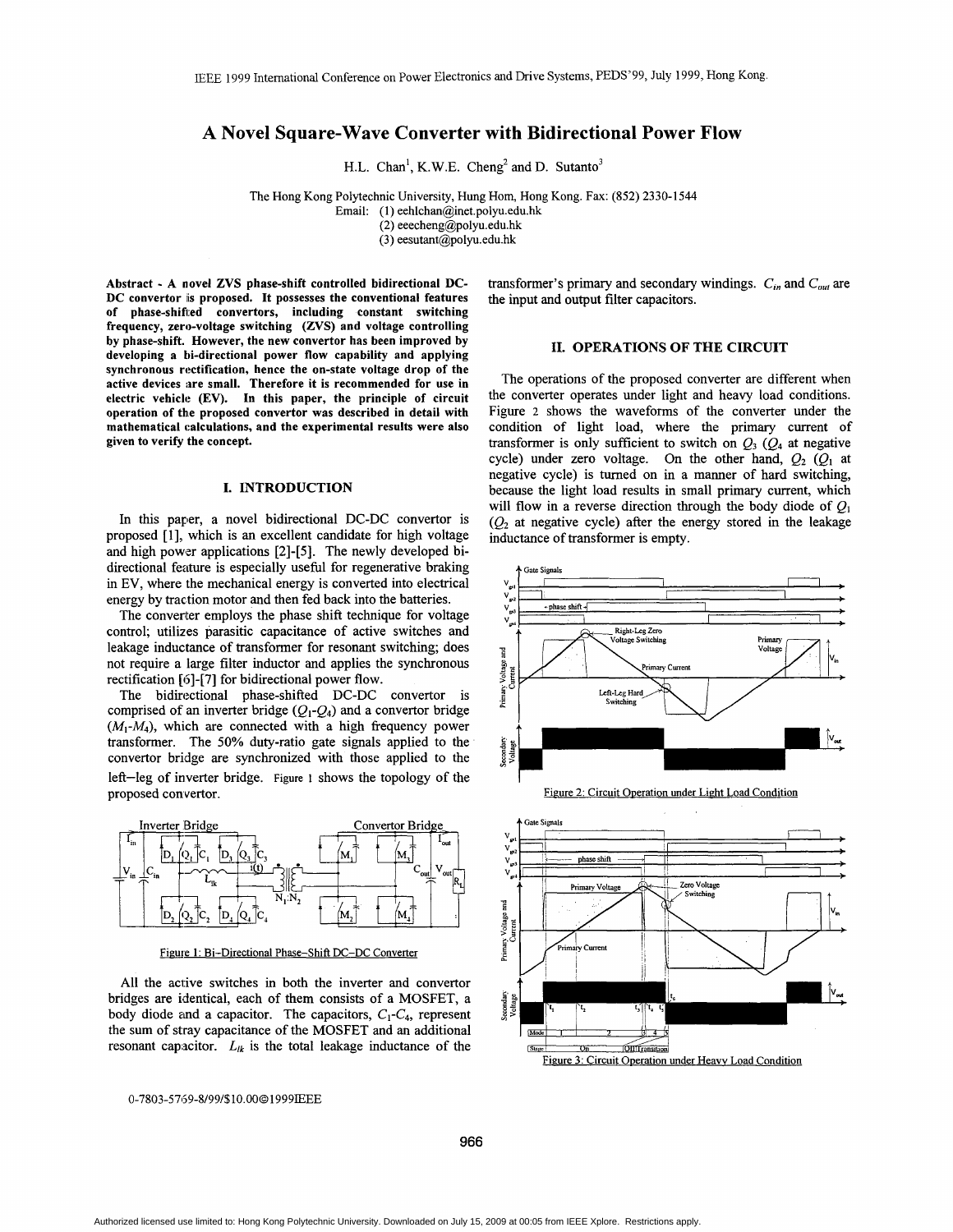Under the heavy load condition, the converter can thus operate under ZVS for all active switches as shown in Figure **3,**  which also illustrates the complete cycle of operation for the proposed converter.  $V_{gs1}$  to  $V_{gs4}$  are gate signals applied to the switches  $Q_1$  to  $Q_4$ . In addition,  $V_{gs1}$  is also used to drive  $M_1$  and  $M_4$ ,  $V_{gs2}$  to drive  $M_2$  and  $M_3$ , such that the converter bridge can operate in a manner of synchronous rectification. The synchronous rectification allows the converter to have low onstate loss and ease of control at the transistors  $M_1$  to  $M_4$ .

The positive half cycle is the same as the negative half cycle except the signs of voltage and current are reversed, so only the positive half cycle of circuit operation is explained here. The principle of circuit operation can be divided into the following five modes as shown in Figure 4a-e.

**Mode 1:**  $Q_1$  and  $Q_4$  are on. Source voltage  $V_{in}$  is applied across the primary winding of transformer, and the secondary winding of transformer is clamped at the level of output voltage  $V_{out}$ , because  $M_1$  and  $M_4$  are on. As energy has been stored in primary and secondary leakage inductances of transformer during the previous mode of operation, then it is returned to the source.



**Mode 2:** The difference between Mode 1 and Mode 2 is that the primary current is positive, or the source is charging up the leakage inductances of transformer with the same slope. In this mode of operation, the source is supplying energy to the load.



**Mode 3:**  $Q_1$  remains on, but  $Q_4$  is being turned off. Energy stored in leakage inductances is charging the parasitic capacitance of  $Q_4$  (i.e.  $C_4$ ) and discharging that of  $Q_3$  (i.e.  $C_3$ ).  $D_3$  will conduct once the voltage across  $C_3$  is zero. Subsequently,  $Q_3$  is turned on under ZVS. It is clear that a dead time between turn-off of  $Q_4$  and turn-on of  $Q_3$  is requisite for



**Mode 4:**  $Q_1$  and  $Q_3$  are on. Energy in leakage inductances continues to deliver to the load, and the large output filter capacitor maintains the secondary side of transformer at voltage level of  $V_{out}$ .



**Mode 5:**  $Q_3$  remains on, but  $Q_1$  is being turned off.  $C_1$  is being charged up and  $C_2$  is being discharged simultaneously by the energy stored in leakage inductances. Once voltage across  $C_2$ reaches zero,  $D_2$  conducts and  $Q_2$  switches on under ZVS condition. Also a dead time between the turn-off of  $Q_1$  and turn-on of  $Q_2$  is required for ZVS of  $Q_2$ .



**111. MATHEMATICAL CALCULATIONS** 

In this section, we will calculate the requisite dead times for the operations of modes **3** and 5, and the DC characteristics of the converter as well. Some parameters are used, namely  $D =$ phase shift,  $n = N_1/N_2$  and  $T =$  switching period. In addition, calculations were made in accordance with an assumption that the  $C_{out}$  is sufficiently large to hold the  $V_{out}$  at nearly constant.

# **Left-Leg ZVS Transition:**  $(t_5 < t \le t_6)$

It takes place in mode 5 operation, where  $Q_1$  is being turned off and  $Q_2$  is being turned on. To reset the duration of time  $t_5$  < off and  $Q_2$  is being turned on. To reset the duration of time  $t_5 < t \leq t_6$ , we use  $0 < t \leq \delta_5 \frac{T}{2}$ , and the equivalent circuit of this *T*  2

transition is shown in Figure 5.



The initial and final states of circuit elements are given as:

**967**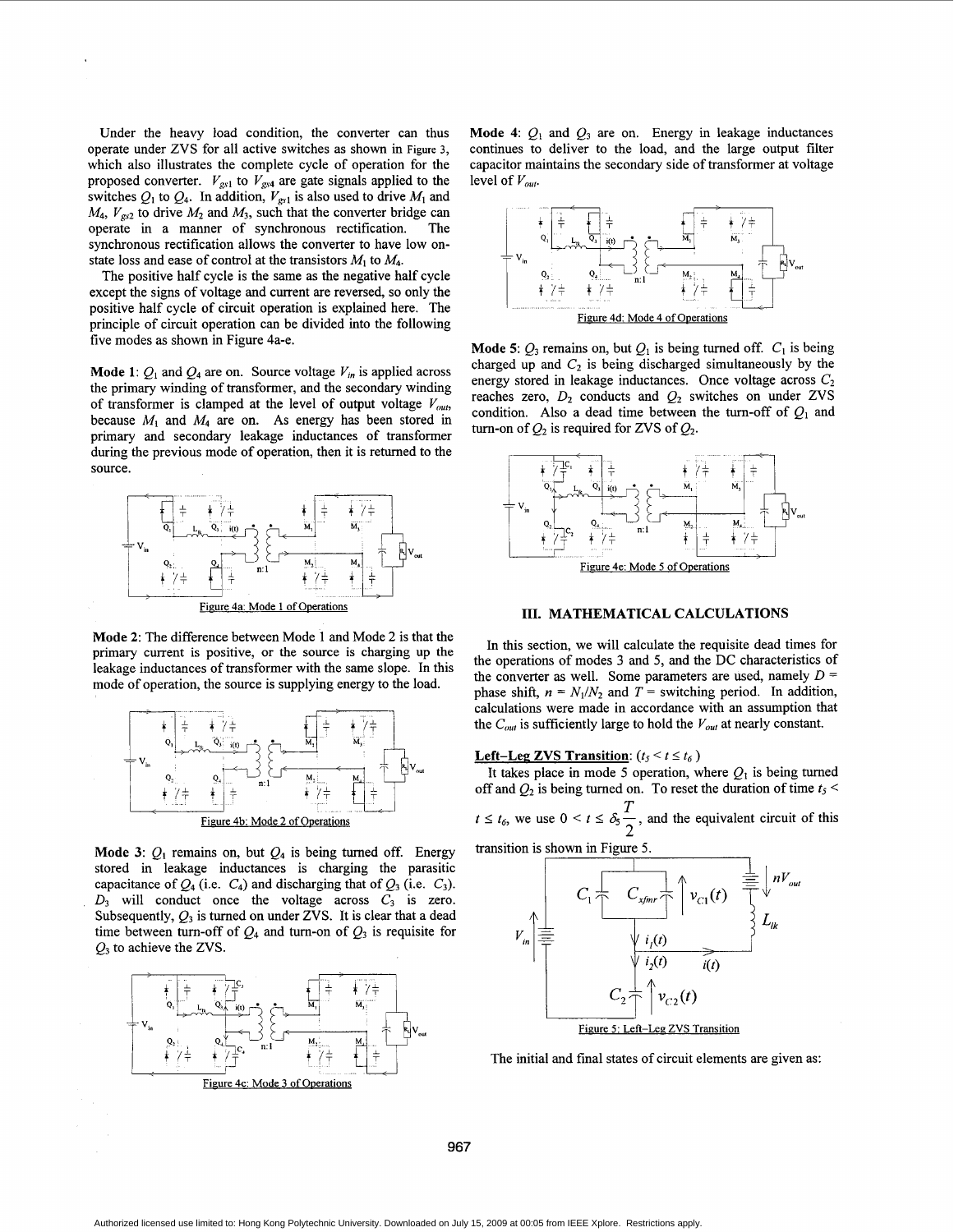$$
v_{C1}(0) = 0, \t v_{C1}(\delta_s \frac{T}{2}) = V_{in},
$$
  

$$
v_{C2}(0) = V_{in}, \t v_{C2}(\delta_s \frac{T}{2}) = 0,
$$
  

$$
i(0) = i(t_5) = I_5, \t i(\delta_s \frac{T}{2}) = i(t_6) = I_6.
$$

The circuit equations can be obtained by KCL as follows:

$$
i(0) = i(t_5) = I_5, \t i(\delta_5 \frac{T}{2}) = i(t_6) = I_6.
$$
  
he circuit equations can be obtained by KCL as follows:  

$$
V_{in} + nV_{cut} + L_{lk} \frac{di(t)}{dt} = v_{C2}(t), \t (1)
$$

$$
i_1(t) = (C_1 + C_{xfmr}) \frac{dv_{C1}(t)}{dt}, \t (2)
$$

$$
i_2(t) = C_2 \frac{dv_{C2}(t)}{dt}.
$$
 (3)

$$
i_1(t) = (C_1 + C_{x/mr}) \frac{dv_{C1}(t)}{dt},
$$
 (2)

$$
i_2(t) = C_2 \frac{dv_{C2}(t)}{dt}.
$$
 (3)

Then, solving (1) to **(3),** and taking Laplace transforms with the initial values of  $i(0^-)$  and  $v_{C1}(0^-)$ , we obtain

$$
i(t) = -\frac{nV_{out}}{Z_{left}} \sin(\omega_{left}) + I_s \cos(\omega_{left}), \qquad (4)
$$

$$
v_{C1}(t) = -nV_{out}[1 - \cos(\omega_{left})]
$$
\n(5)

$$
i(t) = -\frac{nV_{out}}{Z_{left}} \sin(\omega_{left}t) + I_s \cos(\omega_{left}t),
$$
\n(4) The circuit equations can be obtain  
\n
$$
v_{C1}(t) = -nV_{out}[1 - \cos(\omega_{left}t)]
$$
\n
$$
+ I_s Z_{left} \sin(\omega_{left}t)
$$
\nwhere  $\omega_{left} = \sqrt{\frac{1}{L_{int}C_{left}}}, Z_{left} = \sqrt{\frac{L_{int}}{C_{left}}}, Z_{left} = \sqrt{\frac{L_{int}}{C_{left}}}\right)$  and  $C_{left} = C_1 + C_2$   
\nFor optimal design simultaneously the voltages across *O*,  
\n
$$
i_1(t) = C_4 \frac{dv_{C4}(t)}{dt}.
$$

For optimal design, simultaneously the voltages across  $Q_1$ and  $Q_2$  should be risen from 0V to  $V_{in}$  and  $V_{in}$  to 0V respectively after time  $t = \delta_5 T / 2$ , which is the minimum dead time for left-leg ZVS transition. To evaluate  $\delta_5 T/2$ , we take the derivative of  $(5)$  with respect to  $t$  and get:  $i_1(t) = (C_1 + C_{xfinr}) \frac{dv_{C1}(t)}{dt}$ ,<br>  $i_2(t) = C_2 \frac{dv_{C2}(t)}{dt}$ .<br>  $i_2(t) = C_2 \frac{dv_{C2}(t)}{dt}$ .<br>  $i_2(t) = -\frac{nV_{out}}{Z_{left}} \sin(\omega_{left}t) + I_3 \cos(\omega_{left}t)$ ,<br>  $v_{C1}(t) = -\frac{nV_{out}}{Z_{left}} \sin(\omega_{left}t) + I_3 \cos(\omega_{left}t)$ ,<br>  $v_{C1}(t) = -nV_{out} [1 - \cos(\omega_{left}t)]$ <br>  $+ I_5 Z_{left$ 

$$
\delta_s \frac{T}{2} = \sqrt{L_{ik} C} \tan^{-1} \left( \frac{I_s Z_{left}}{n V_{out}} \right) \right)
$$
 (6)

However, to ensure the current flowing in the leakage inductance of transformer is large enough to achieve the ZVS at left-leg,  $v_{C1}(\delta_5 T/2)$  must be larger or equal to  $V_{in}$ . Then, we substitute (6) into (5) and evaluate  $I_5$  that is the limit for the  $\delta_5 \frac{T}{2} = \sqrt{L_{lk}C} \tan^{-1} \left( \frac{I_5}{n} \right)$ <br>
However, to ensure the current is larger<br>
left-leg,  $v_{C1}(\delta_5 T/2)$  must be<br>
substitute (6) into (5) and eval<br>
converter to achieve ZVS.<br>  $\sqrt{\frac{V_m(V_m + 2nV_{out})}{Z_{tot}}} \le I_5$ 

$$
\sqrt{\frac{V_{in}(V_{in} + 2nV_{out})}{Z_{left}}} \le I_{5}.
$$
\n(7)

## **Right-Leg ZVS Transition:**  $(t_3 < t \leq t_4)$

This transition occurs in mode 3 operation, where  $Q_3$  is being turned on and  $Q_4$  is being turned off. To reset the duration of time  $t_3 < t \leq t_4$ , we use  $0 < t \leq \delta$ ,  $T/2$ , and Figure 6 shows the equivalent circuit of the operation.



The initial and final states of circuit elements are given as:

$$
v_{C3}(0) = V_m, \t v_{C3}(\delta_3 \frac{T}{2}) = 0,
$$
  

$$
v_{C4}(0) = 0, \t v_{C4}(\delta_3 \frac{T}{2}) = V_m,
$$
  

$$
i(0) = i(t_3) = I_3, \t i(\delta_3 \frac{T}{2}) = i(t_3) = I_4.
$$

The circuit equations can be obtained by KCL as follows:

$$
V_{in} = L_{lk} \frac{di(t)}{dt} + nV_{out} + v_{C4}(t),
$$
 (8)

$$
i_3(t) = (C_3 + C_{xfinr}) \frac{dv_{C3}(t)}{dt},
$$
\n(9)

$$
i_4(t) = C_4 \frac{dv_{C4}(t)}{dt}.
$$
 (10)

Then, solving (8) to (10), and taking Laplace transforms with the initial values of  $i(0^-)$  and  $v_{C4}(0^-)$ , we obtain

if it is a value of 
$$
I(t)
$$
 and  $V_{C4}(t)$ , we obtain  
\n
$$
i(t) = \frac{V_{in} - nV_{out}}{Z_{right}} \sin(\omega_{right}t) + I_{3} \cos(\omega_{right}t), \quad (11)
$$

$$
v_{C4}(t) = (V_{in} - nV_{out})[1 - \cos(\omega_{right}t)]
$$
  
+  $I_3 Z_{right} \sin(\omega_{right}t)$ , (12)

where 
$$
\omega_{right} = \sqrt{\frac{1}{L_{lk}C_{right}}}
$$
,  $Z_{right} = \sqrt{\frac{L_{lk}}{C_{right}}}$  and  $C_{right} = C_3$   
+  $C_4 + C_{xfmr}$ .

By comparing  $v_{c4}(t)$  of (12) with  $v_{c1}(t)$  of (5) and  $i(t)$  of (11) with  $i(t)$  of (4), we find that  $\delta_3 T/2$  for  $v_{c4}(t)$  resonating from OV to  $V_{in}$  is much shorter than  $\delta_{\rm S} T/2$  for  $v_{\rm cl}(t)$  resonating from 0V to  $V_{in}$  on the grounds of  $(V_{in} - nV_{out}) > -nV_{out}$  and  $I_3 >$  $I_5$ . In other words, the dead time  $\delta_3 T/2$  for right-leg ZVS transition is much shorter than the dead time  $\delta_5 T/2$  for left-leg ZVS transition.

Thus,  $(11)$  becomes

$$
I_4 \approx \lim_{\delta_3 \frac{T}{2} \to 0} i \left( \delta_3 \frac{T}{2} \right) = I_3.
$$
 (13)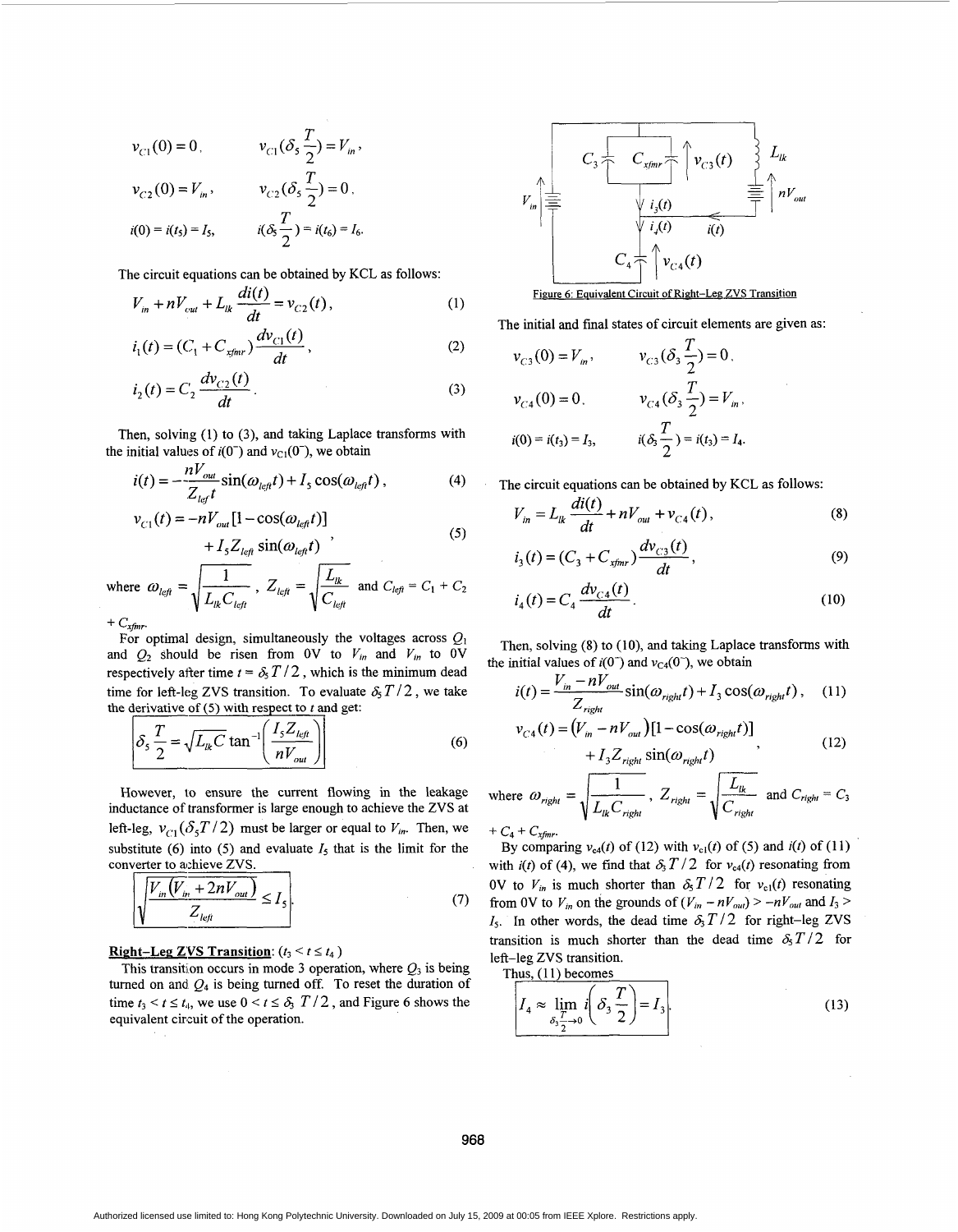Since  $I_3$  is always larger than  $I_5$ , and if the condition of (7) is fulfilled, then the ZVS at the right-leg will be definitely accomplished.

**Contract** 

And (12) becomes

$$
\Rightarrow V_{in} \approx \lim_{\delta_3 \frac{T}{2} \to 0} v_{C4} \left( \delta_3 \frac{T}{2} \right) = \frac{I_3}{C_{right}} \left( \delta_3 \frac{T}{2} \right),
$$
  
\n
$$
\therefore \left[ \delta_3 \frac{T}{2} = \frac{V_{in} C_{right}}{I_3} \right].
$$
  
\nTherefore, the minimum dead time for right-leg ZVS  
\ntransition is  $\frac{V_{in} C_{right}}{I_3}$ . (14)

Therefore, the minimum dead time for right-leg ZVS

#### DC Characteristics

re-arrange the circuit operations into three stages as follows: To derive the DC characteristics of the converter, we

"On" Stage: 
$$
(t_1 < t \le t_4)
$$
 or  $(t_4 - t_1 = D \frac{T}{2})$ 

*13* 

Since modes 1 and 2 are identical when they are considered under circuit theory, and the primary current changes in mode 3 is small (i.e.  $I_3 \approx I_4$  as indicated in (13)), so this stage includes modes 1, 2 and 3. In addition, we also neglect the dead time modes 1, 2 and 3. In addition, we also neglect t<br> $\frac{T}{\delta_3}$  as it is insignificant when compared with *D*. *T 2* 

$$
V_{in} - nV_{out} = L_{lk} \frac{di}{dt}
$$
  
\n
$$
\Rightarrow \left( V_{in} - nV_{out} \right) \frac{DT}{2L_{lk}} = I_4 - I_1.
$$
 (15)

where  $I_1 = i(t_1)$  and  $I_4 = i(t_4)$ .

"Off" Stage: 
$$
(t_4 < t \le t_5)
$$
 or  $t_5 - t_4 = (1 - D - \delta_5) \frac{T}{2}$ 

In this stage, the energy stored in leakage inductance **of** the transformer is freewheeling to drive the load, it operates in mode 4.

$$
-nV_{out} = L_{lk} \frac{di}{dt}
$$
  
\n
$$
\Rightarrow -nV_{out} \frac{(1 - D - \delta_{s})T}{2L_{lk}} = I_{s} - I_{4}.
$$
 (16)

where  $I_5 = i(t_5)$ .

*T*  "Transition" Stage:  $(t_5 < t \le t_6)$  or  $t_6 - t_5 = \delta_5 \frac{T}{2}$ 

This stage is the changeover of the "Off' stage to the "On" stage, it is actually the mode 5 of operation.<br>  $-V_{in} - nV_{out} = L_{ik} \frac{di}{dt}$ 

$$
-V_{in} - nV_{out} = L_{lk} \frac{di}{dt}
$$

$$
\Rightarrow \left( V_m + n V_{out} \right) \frac{\delta_s T}{2L_{lk}} = I_1 + I_5. \tag{17}
$$

where 
$$
I_6 = i(t_6) = -i(t_1) = -I_1
$$
.  
\nWe solve (16) and (17),  
\n
$$
\Rightarrow \frac{V_{in} \delta_5 T + (1 - D)nV_{out} T}{2L_{ik}} = I_1 + I_4.
$$
\n(18)

The input energy  $W_{in}$  to the converter during a half cycle is given by:

$$
W_{in} = \int_{0}^{D_{\frac{1}{2}}} i(t) \cdot V_{in} \cdot dt
$$
  
\n
$$
\Rightarrow W_{in} = (I_{1} + I_{4}) V_{in} D \frac{T}{4}.
$$
 (19)

Then, substitute  $(18)$  into  $(19)$ , and we get

$$
W_{in} = \left(\frac{V_{in}\delta_s T + (1 - D)nV_{out}T}{2L_{ik}}\right)V_{in}D\frac{T}{4}.
$$

And the output energy  $W_{out}$  of the converter for a half cycle is obtained by:

$$
W_{out} = \frac{T}{2} \cdot \frac{V_{out}^2}{R_{Load}}.
$$

Assumed that  $W_{out} = W_{in}$ ,

$$
\Rightarrow \frac{T}{2} \cdot \frac{V_{out}}{R_{Load}} = \left(\frac{V_{in} \delta_S T + (1 - D)nV_{out} T}{2L_R}\right) V_{in} D \frac{T}{4},
$$
  
\n
$$
\therefore \left[\left(\frac{V_{out}}{V_{in}}\right)^2 - nkD(1 - D)\left(\frac{V_{out}}{V_{in}}\right) - k\delta_S D = 0\right],
$$
  
\nwhere  $k = \frac{R_{Load} T}{4L_k}$ , and this is the voltage conversion ratio of  
\nthe converter. (20)

 $\mathbf{r}_L$  $4L_{lk}$ 

the converter.

## Control Region

Equation (20) indicates that  $V_{out}$  is not directly proportional to the phase shift *D,* and it rather shows a second-order relationship between  $V_{out}$  and  $D$ . In order to define a linear control region of phase shift for the converter, we then calculate a phase shift  $D_{\text{max}}$  for the maximum output voltage.

Thus, differentiate  $V_{out}$  by  $D$  to obtain the maximum output voltage and get the  $D_{\text{max}}$ :

$$
D_{\text{max}} = \frac{nV_{out} + \delta_s V_{in}}{2nV_{out}}.
$$
 (21)

Therefore, the output voltage reaches its maximum when phase shift =  $D_{\text{max}}$ .

However, equation (7) sets a constraint for  $I_5$  to exceed a minimum current in order for the converter to achieve ZVS, then we evaluate  $I_5$  in term of phase shift.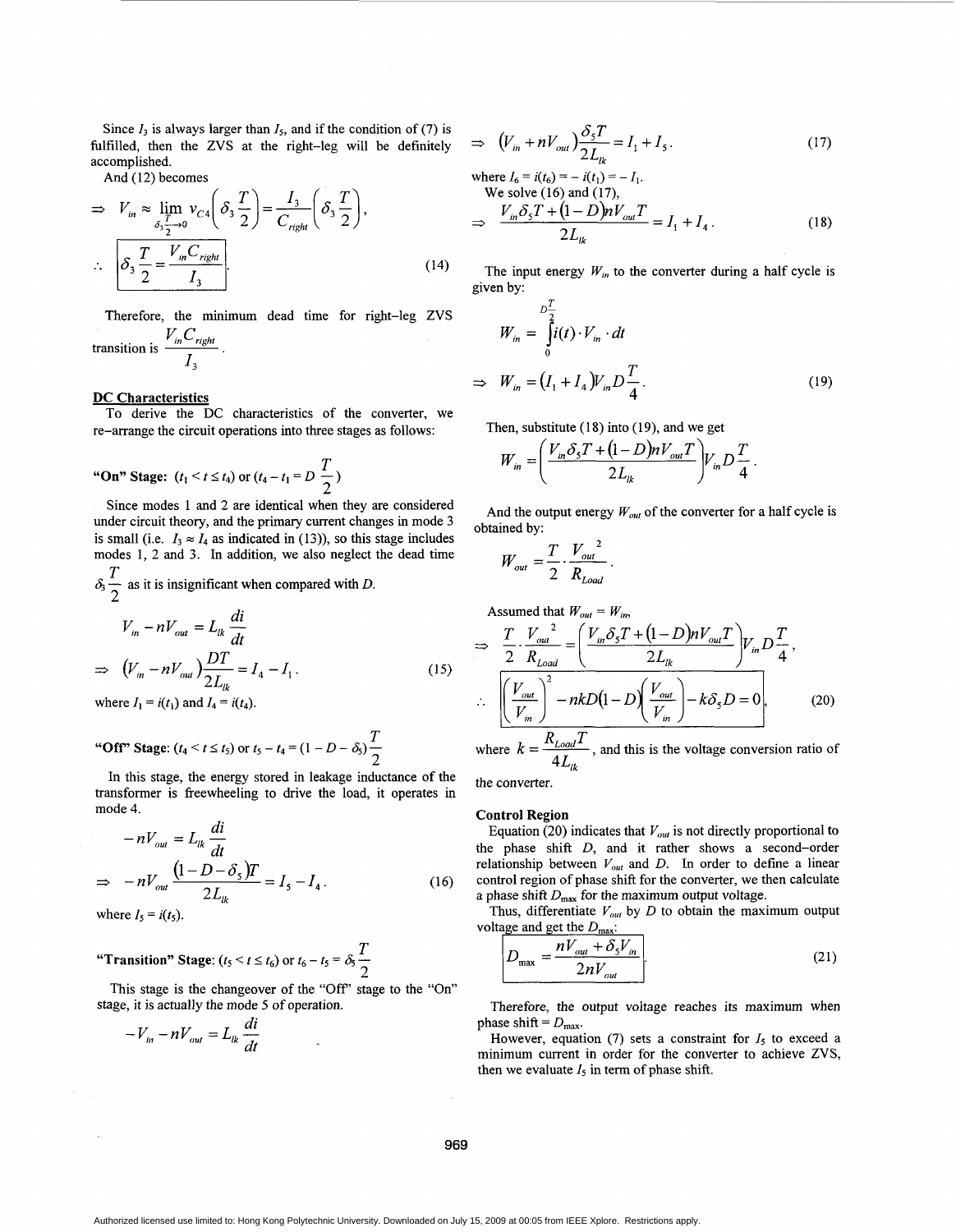First, we solve  $(15)$ ,  $(16)$  and  $(17)$  together, and get

$$
\frac{(D+\delta_{5})V_{in}T+(2\delta_{5}-1)nV_{out}T}{4L_{ik}}=I_{5}.
$$
 (22)

Then, put (22) into (7), and assumed that  $D > \delta_5$  and  $1 > 2\delta_5$ ,

$$
D_{\min} \ge \frac{4\sqrt{C_{\text{left}}L_{\text{lk}}}}{T} \sqrt{1 + 2\frac{nV_{\text{out}}}{V_{\text{in}}} + \frac{nV_{\text{out}}}{V_{\text{in}}}}.
$$
 (23)

This is the minimum phase shift for the converter to achieve zvs.

By utilising the equations **(20), (21)** and **(23),** we can then design the proposed converter with a linear control region where the ZVS is ensured. Figure 7 demonstrates the typical DC characteristics and control region of the proposed converter.



Figure 7: DC Characteristics and Control Region of the Proposed Converter

## **IV. EXPERIMENTS**

There were two experiments carried out to test the performance of the proposed convertor's efficiency and reverse mode of operation.

#### **Experiment A**

**A** prototype **of** the proposed convertor was built up with the specifications: switching frequency **of** 1 **OOkHz,** input voltage of 70V and output voltage of **30V.** The circuit components included: all of MOSFETs  $(Q_1-Q_4$  and  $M_1-M_4$ ) are IRF530N, total leakage inductance  $(L_{lk})$  of transformer's primary and secondary windings is **2** 1 **.SpH,** equivalent resonant capacitance  $(C_1-C_4)$  is 3.2nF, input and output capacitance  $(C_{in}$  and  $C_{out}$ ) are 5.4 $\mu$ F and 14.8 $\mu$ F respectively. Moreover, the power transformer was constructed using a bobbin of ETD49 and Ferrite core material of **3C85,** its turn number of primary winding  $(N_1)$  and secondary winding  $(N_2)$  were 70 and 40 respectively.

Under the load range from 60W to **120W,** the conversion efficiencies were measured and plotted in **Figure** 8. It is obvious that the overall efficiency of the proposed convertor is more than 91% over the specific load range.



The finding in **Figure** 9 and **Figure 10** can be used to account for such high efficiency.



It was clearly shown that the drain-source voltage of **Q4** has been resonated to zero before the gate-source signal is applied. With the aim of this switching method, the switching losses of MOSFETs are minimized, and the overall efficiency of the convertor is maximized. The other MOSFET switching waveforms are similar.

## **Experiment B**

bidirectional power flow of the convertor. Another setup was used to test the performance **of**